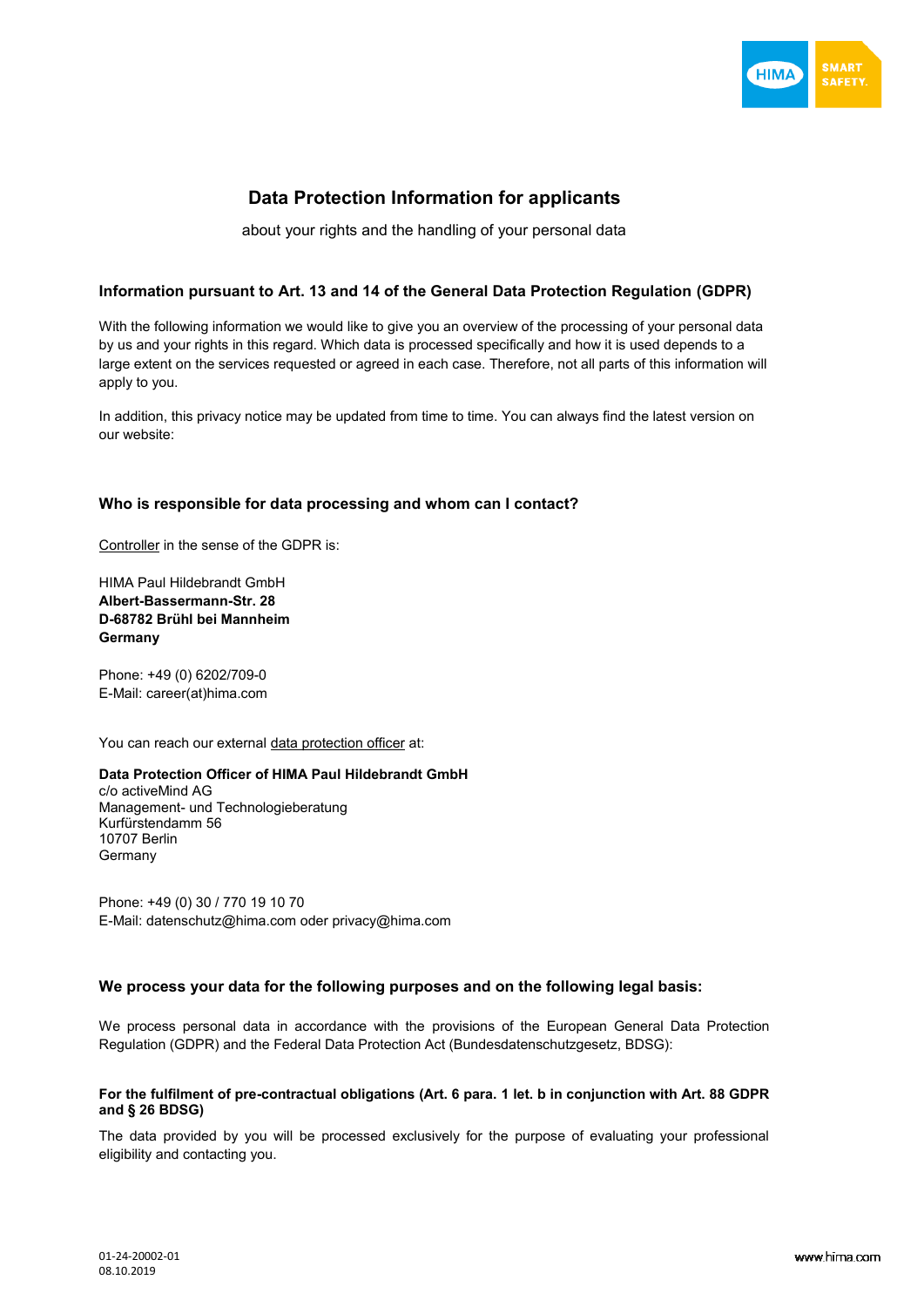

The processing is carried out to establish an employment relationship within the framework of the implementation of pre-contractual measures, which are carried out on request.

### **To fulfill contractual obligations (§ 26 BDSG)**

The processing of data takes place to carry out or terminate the employment relationship within the framework of the existing contract with you or to carry out pre-contractual measures, which are carried out on request. If you claim additional benefits (e.g. childcare allowance), your data will be processed to fulfil these additional benefits to the extent necessary.

# **As part of the balancing of interests (Art. 6 para. 1 let. f GDPR)**

If necessary, we process your data beyond the actual fulfilment of the contract to protect the legitimate interests of us or third parties. Examples of such cases are:

- measures for building and equipment security (e.g. operation of video cameras, access controls, locking systems, alignment with sanctions lists),
- enforcement of legal claims and defense in legal disputes.

# **Who receives your data?**

#### **Internally**

Our employees, insofar as this is necessary for the contact with you and for the fulfilment of our contractual and legal obligations (including the fulfilment of pre-contractual measures).

#### **As part of order processing (external recipients)**

Your data may be passed on to service providers who work for us as contract processors. These may be other group companies and/or external service providers from the following areas:

- Support or maintenance of electronic data processing or IT applications
- Data destruction
- Implementation of assessment centers

All service providers are contractually bound and, in particular, obliged to treat your data confidentially.

# **Other recipients (third parties)**

Data will only be passed on to recipients outside our company in compliance with the applicable data protection regulations. Recipients of personal data can be, for example:

External data protection officer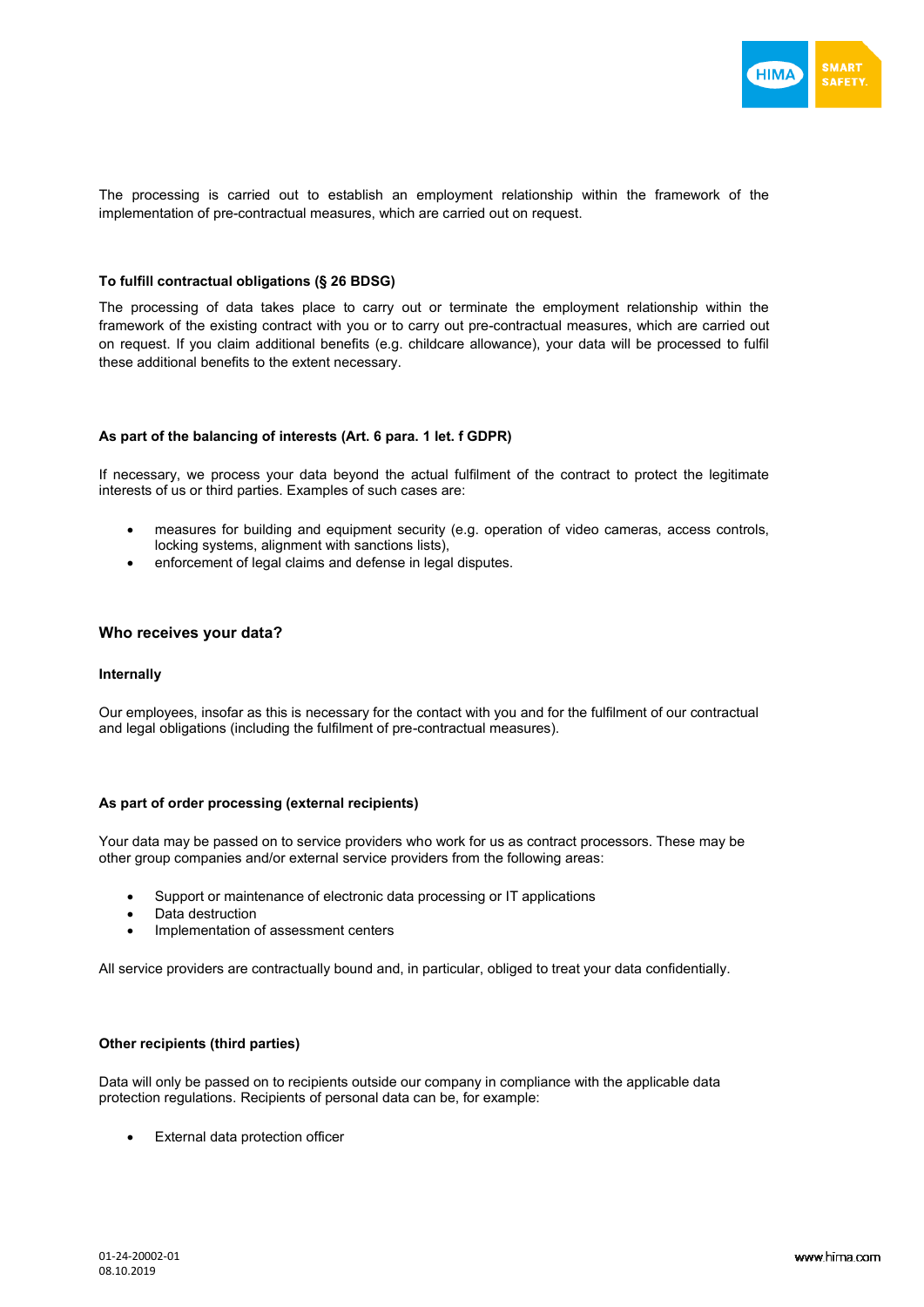

In addition, we have contractually agreed with our service providers that guarantees regarding data protection in compliance with the European data protection level must always exist with their contractual partners.

# **Is data transferred to a third country or to an international organisation?**

A data transfer to places in countries outside the European Economic Area (so-called third countries) takes place, provided that:

- it is required by law (e.g. tax reporting obligations),
- you have given us your consent, or
- we have concluded a data processing agreement with our service provider. In this case, your data will only be transmitted if either:
	- the European Commission has decided that an adequate level of protection exists in the third country (Art. 45 GDPR), or
	- on the basis of appropriate safeguards (standard data protection clauses issued by the EU Commission).

We will provide you with a copy of these safeguards upon request.

### **How long is your data stored?**

If your application is rejected, it will be deleted six months after notification of the decision. If you agree to be included in the Talent Pool after rejection of your application, your data will be stored for 18 months.

If an employment relationship is established, the application documents are stored at least for the duration of the activity.

### **What data protection rights do you have?**

You have the right of access under Article 15 GDPR, the right to rectification under Article 16 GDPR, the right to erasure under Article 17 GDPR, the right to restriction of processing under Article 18 GDPR, the right to object under Article 21 GDPR and the right to data portability under Article 20 GDPR.

Restrictions according to §§ 34 and 35 BDSG may apply to the right of access and the right to erasure.

In addition, there is a right to lodge a complaint with a supervisory authority (Article 77 GDPR in conjunction with § 19 BDSG). A list of the supervisory authorities (for the non-public sector) with addresses can be found at:

[https://www.bfdi.bund.de/DE/Infothek/Anschriften\\_Links/addresses\\_links-node.html.](https://www.bfdi.bund.de/DE/Infothek/Anschriften_Links/anschriften_links-node.html)

# **Are you obliged to provide your data?**

As part of the contractual relationship, you must provide the personal data that is required for the commencement, performance and termination of the contractual relationship and for the fulfilment of the